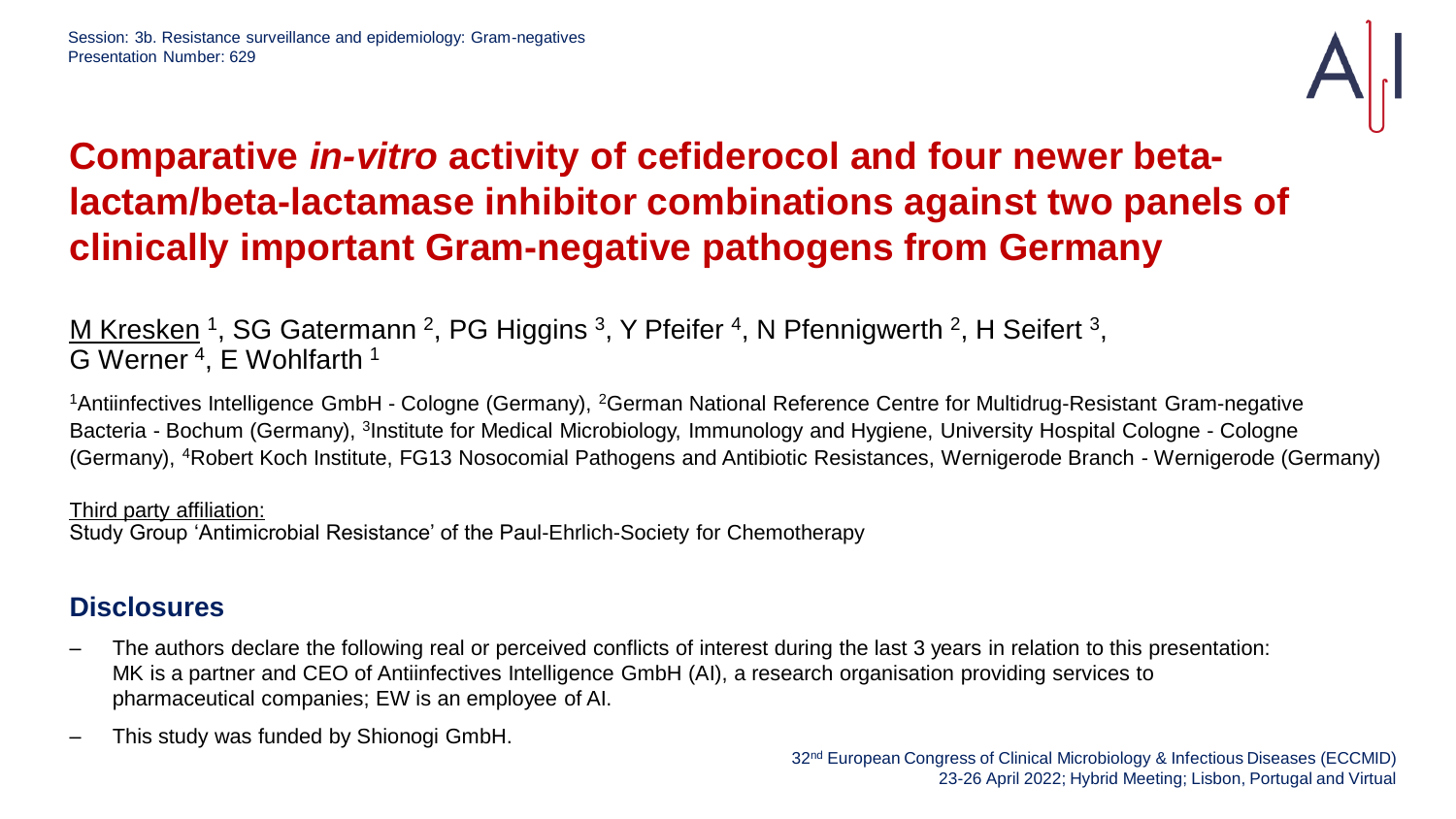# **Background & Methods**



- − Cefiderocol (CFDC), a siderophore cephalosporin, possesses potent activity against Gram-negative bacteria, including all WHO critical pathogens. However, there are few data on the comparative *in-vitro* activity of CFDC and the newer beta-lactam/beta-lactamase inhibitor (BL/BLI) combinations ceftolozane-tazobactam (C/T), ceftazidime-avibactam (CZA), imipenem-relebactam (IMR), and meropenem-vaborbactam (MEV).
- − The present study aimed to compare the *in-vitro* activity of cefiderocol and the four BL/BLI combinations against two panels of Gram-negative pathogens collected during the multicentre surveillance study conducted by the Paul Ehrlich Society.
- − Isolates (n=312) of *Acinetobacter baumannii* [ABA], *Enterobacter cloacae* complex [ECC], *Escherichia coli* [ECO], *Klebsiella pneumoniae* [KPN], *Pseudomonas aeruginosa* [PAE], and *Stenotrophomonas maltophilia* [SMA]) were collected at 22 laboratories between October 2016 and March 2017. Panel I (n=195) comprised a random sample of respiratory tract and blood isolates, while panel II (n=117) included ESBL producers, carbapenemase (CP) producers and/or colistin-resistant isolates.
- − MICs were determined by microdilution and interpreted by EUCAST criteria (v.12.0). Iron-depleted Mueller-Hinton broth was used for cefiderocol. ECO and KPN isolates with an ESBL phenotype, and CP screen-positive isolates of ABA, PAE, ECC, ECO, and KPN were examined for the presence of beta-lactamase genes by PCR.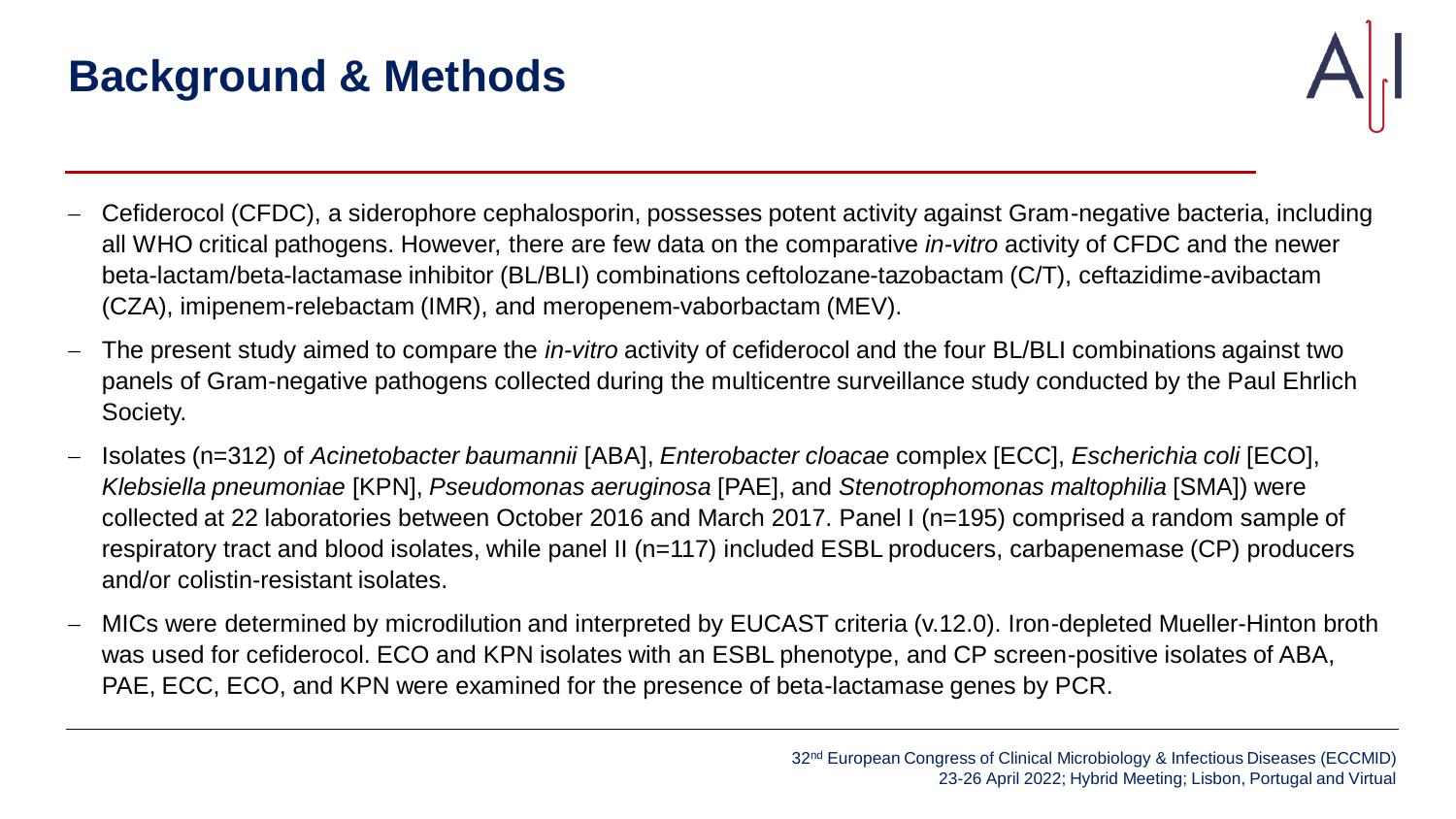## **Results I**



| Table 1: In-vitro activity of cefiderocol against Gram-negative pathogens |                                                                                                                                                                                                                                                                                            |                                         |      |      |      |    |    |            |   |                                       |           |                       |            | Table 2: In-vitro activity of cefiderocol and four newer BL/BLI combinations against Gram-negative pathogens stratified by panel of<br>isolates (n=312) |                                                                                                           |                                                                                   |                                      |                       |                        |                                   |               |               |                        |                       |
|---------------------------------------------------------------------------|--------------------------------------------------------------------------------------------------------------------------------------------------------------------------------------------------------------------------------------------------------------------------------------------|-----------------------------------------|------|------|------|----|----|------------|---|---------------------------------------|-----------|-----------------------|------------|---------------------------------------------------------------------------------------------------------------------------------------------------------|-----------------------------------------------------------------------------------------------------------|-----------------------------------------------------------------------------------|--------------------------------------|-----------------------|------------------------|-----------------------------------|---------------|---------------|------------------------|-----------------------|
| Species                                                                   |                                                                                                                                                                                                                                                                                            | Numbers of isolates at given MIC (mg/L) |      |      |      |    |    |            |   |                                       |           |                       |            |                                                                                                                                                         | Random sample of isolates (panel I, n=195)<br>Sample of resistant isolates (panel II, n=117) <sup>1</sup> |                                                                                   |                                      |                       |                        |                                   |               |               |                        |                       |
|                                                                           |                                                                                                                                                                                                                                                                                            | ≤0.03                                   | 0.06 | 0.12 | 0.25 |    |    |            |   |                                       |           | 32                    | 64         | ≥128                                                                                                                                                    | Antibacterial                                                                                             |                                                                                   | <b>MIC-50</b><br><b>MIC-90</b>       |                       | Number (%) of isolates |                                   | <b>MIC-50</b> | <b>MIC-90</b> | Number (%) of isolates |                       |
|                                                                           |                                                                                                                                                                                                                                                                                            |                                         |      |      |      |    |    |            |   |                                       |           |                       |            |                                                                                                                                                         | agent                                                                                                     | (mg/L)                                                                            | (mg/L)                               | -S                    | R                      | Antibacterial<br>agent            | (mg/L)        | (mg/L)        | S.                     | R.                    |
| Random sample of isolates (panel I, n=195)                                |                                                                                                                                                                                                                                                                                            |                                         |      |      |      |    |    |            |   | Enterobacterales (n=111) <sup>2</sup> |           |                       |            |                                                                                                                                                         | Enterobacterales (n=53) <sup>3</sup>                                                                      |                                                                                   |                                      |                       |                        |                                   |               |               |                        |                       |
| E. coli                                                                   | 52                                                                                                                                                                                                                                                                                         |                                         |      |      |      |    |    |            |   |                                       |           |                       |            |                                                                                                                                                         | <b>CFDC</b>                                                                                               | 0.12                                                                              | 0.5                                  | 109 (98.2)            | 2(1.8)                 | <b>CFDC</b>                       | 0.5           |               | 50 (94.3)              | 3(5.7)                |
| K. pneumoniae                                                             | 34                                                                                                                                                                                                                                                                                         | 10                                      |      |      |      |    |    |            |   |                                       |           |                       |            |                                                                                                                                                         | C/T                                                                                                       | $\leq 0.25$                                                                       |                                      | 103 (92.8)            | 8(7.2)                 | C/T                               | 0.5           | $\geq 16$     | 41 (77.4)              | 12 (22.6)             |
| E. cloacae                                                                | 25                                                                                                                                                                                                                                                                                         |                                         |      |      |      | 13 |    |            |   |                                       |           |                       |            |                                                                                                                                                         | <b>CZA</b>                                                                                                | $\leq 0.12$                                                                       | 0.5                                  | 110 (99.1)            | 1(0.9)                 | <b>CZA</b>                        | 0.25          |               | 52 (98.1)              | 1(1.9)                |
| P. aeruginosa                                                             | 58                                                                                                                                                                                                                                                                                         |                                         | 25   |      |      |    |    |            |   |                                       |           |                       |            |                                                                                                                                                         | <b>IMR</b>                                                                                                | 0.12                                                                              | 0.5                                  | 110 (99.1)            | 1(0.9)                 | <b>IMR</b>                        | 0.12          | 0,5           | 52 (98.1)              | 1(1.9)                |
| A. baumannii                                                              |                                                                                                                                                                                                                                                                                            |                                         |      |      |      |    |    |            |   |                                       |           |                       |            |                                                                                                                                                         | <b>MEV</b>                                                                                                | $\leq 0.06$                                                                       | $\leq 0.06$                          | 110 (99.1)            | 1(0.9)                 | <b>MEV</b>                        | $\leq 0.06$   | 0.12          | 53 (100)               | 0(0)                  |
| S. maltophilia                                                            | 17                                                                                                                                                                                                                                                                                         |                                         |      |      |      |    |    |            |   |                                       |           |                       |            |                                                                                                                                                         | P. aeruginosa (n=58)                                                                                      |                                                                                   |                                      |                       |                        | P. aeruginosa (n=50) <sup>4</sup> |               |               |                        |                       |
|                                                                           |                                                                                                                                                                                                                                                                                            |                                         |      |      |      |    |    |            |   |                                       |           |                       |            |                                                                                                                                                         | <b>CFDC</b>                                                                                               | 0.06                                                                              | 0.5                                  | 57 (98.3)             | 1(1.7)                 | <b>CFDC</b>                       | 0.25          |               | 49 (98.0)              | 1(2.0)                |
| Subtotal                                                                  | 195                                                                                                                                                                                                                                                                                        | 31                                      | 59   | 40   | 11   | 40 |    |            |   |                                       |           |                       |            |                                                                                                                                                         | C/T                                                                                                       |                                                                                   |                                      | 53 (91.4)             | 5(8.6)                 | C/T                               |               | $\geq 16$     | 35 (70.0)              | 15 (30.0)             |
| Sample of resistant isolates (panel II, n=117) <sup>1</sup>               |                                                                                                                                                                                                                                                                                            |                                         |      |      |      |    |    | <b>CZA</b> |   |                                       | 55 (94.8) | 3(5.2)                | <b>CZA</b> |                                                                                                                                                         | $\geq 16$                                                                                                 | 31(62.0)                                                                          | 19 (38.0)                            |                       |                        |                                   |               |               |                        |                       |
| E. coli                                                                   | 22                                                                                                                                                                                                                                                                                         |                                         |      |      |      |    |    |            |   |                                       |           |                       |            |                                                                                                                                                         | <b>IMR</b>                                                                                                | 0.5                                                                               |                                      | 56 (96.6)             | 2(3.4)                 | <b>IMR</b>                        |               | $\geq 16$     | 29 (58.0)              | 21(42.0)              |
| K. pneumoniae                                                             | 15                                                                                                                                                                                                                                                                                         |                                         |      |      |      |    |    |            |   |                                       |           |                       |            |                                                                                                                                                         | <b>MEV</b>                                                                                                |                                                                                   | $\geq 16$                            | 52 (89.7)             | 6(10.3)                | <b>MEV</b>                        |               | $\geq 16$     | 25(50.0)               | 25(50.0)              |
| E. cloacae                                                                | 16                                                                                                                                                                                                                                                                                         |                                         |      |      |      |    |    |            |   |                                       |           |                       |            |                                                                                                                                                         | A. baumannii (n=9)                                                                                        |                                                                                   |                                      |                       |                        | A. baumannii (n=14)               |               |               |                        |                       |
| P. aeruginosa <sup>2</sup>                                                | 50                                                                                                                                                                                                                                                                                         |                                         | 12   |      |      |    |    |            |   |                                       |           |                       |            |                                                                                                                                                         | <b>CFDC</b>                                                                                               | 0.06                                                                              | 0.5                                  |                       |                        | <b>CFDC</b>                       | 0.12          | 2             |                        |                       |
| A. baumannii                                                              | 14                                                                                                                                                                                                                                                                                         |                                         |      |      |      |    |    |            |   |                                       |           |                       |            |                                                                                                                                                         | C/T                                                                                                       |                                                                                   | $\geq 16$                            | No EUCAST breakpoints |                        | C/T                               | $\geq 16$     | $\geq 16$     | No EUCAST breakpoints  |                       |
|                                                                           |                                                                                                                                                                                                                                                                                            |                                         |      |      |      |    |    |            |   |                                       |           |                       |            |                                                                                                                                                         | <b>CZA</b>                                                                                                | $\geq 16$                                                                         | $\geq 16$                            |                       |                        | <b>CZA</b>                        | $\geq 16$     | $\geq 16$     |                        |                       |
| Subtotal                                                                  | 117                                                                                                                                                                                                                                                                                        |                                         | 22   | 15   |      | 41 |    |            | 3 |                                       |           |                       |            |                                                                                                                                                         | <b>IMR</b>                                                                                                | 0.5                                                                               | $\geq 16$                            | 7 (77.8)              | 2(22.2)                | <b>IMR</b>                        | $\geq 16$     | $\geq 16$     | 1(7.1)                 | 13 (92.9)             |
| <b>Total</b>                                                              | 312                                                                                                                                                                                                                                                                                        | 37                                      | 81   | 55   | 20   | 81 | 25 |            |   |                                       |           |                       |            |                                                                                                                                                         | <b>MEV</b>                                                                                                | 0.5                                                                               | $\geq 16$                            | No EUCAST breakpoints |                        | <b>MEV</b>                        | $\geq 16$     | $\geq 16$     |                        | No EUCAST breakpoints |
|                                                                           |                                                                                                                                                                                                                                                                                            |                                         |      |      |      |    |    |            |   |                                       |           | S. maltophilia (n=17) |            |                                                                                                                                                         |                                                                                                           |                                                                                   | See footnote of Table 1 for details. |                       |                        |                                   |               |               |                        |                       |
|                                                                           | <sup>1</sup> Panel II comprised ESBL producers, carbapenemase screen-positive isolates and/or colistin-resistant isolates. <sup>2</sup> Thirty-two isolates<br>were colistin-resistant wild-type organisms with an MIC of 4 mg/L. The vertical solid line indicates the EUCAST breakpoint. |                                         |      |      |      |    |    |            |   |                                       |           |                       |            |                                                                                                                                                         | <b>CFDC</b>                                                                                               | 0.5<br>0.06<br><sup>2</sup> Enterobacter cloacae (n=16), Escherichia coli (n=22), |                                      |                       |                        |                                   |               |               |                        |                       |
|                                                                           |                                                                                                                                                                                                                                                                                            |                                         |      |      |      |    |    |            |   |                                       |           |                       |            |                                                                                                                                                         |                                                                                                           | C/T<br>$\geq 16$<br>$\geq 16$<br>Klebsiella pneumoniae (n=15)                     |                                      |                       |                        |                                   |               |               |                        |                       |

CZA ≥ 16 ≥ 16 IMR ≥ 16 ≥ 16 MEV ≥ 16 ≥ 16

Among panel I isolates, 15 produced a CTX-M-type ESBL, and 4 produced a CP (ABA, n=2, OXA-23 each; KPN, VIM-1; PAE, NDM-1-like). Of the panel II isolates, 30 produced a CTX-M-type ESBL and 26 a CP (ABA, n=13, OXA-23 [n=11], OXA-58, NDM-1; ECC, OXA-48; KPN, VIM-1; PAE, n=11, GIM [n=2], IMP [n=3], VIM [n=6]). Sixty-four isolates were colistin-resistant, 32 of which were PAE wild-types (MIC 4 mg/L). CFDC at ≤2 mg/L inhibited >98% of panel I isolates and >95% of panel II isolates.

Abbreviations: S, susceptible; R, resistant; CFDC, cefiderocol; C/T, ceftolozane-tazobactam; CZA, ceftazidime-avibactam; IMR, imipenemrelebactam; MEV, meropenem-vaborbactam.

No EUCAST breakpoints

Susceptibility rates of Enterobacterales to CFDC were comparable to CZA, IMR and MEV, while the susceptibility rates of PAE to CFDC were higher than those to the BL/BLI combinations. CFDC was more active than any BL/BLI combination against ABA and SMA.

<sup>3</sup> *Enterobacter cloacae* (n=25), *Escherichia coli* (n=52),

4 Including 32 wild-type organisms with an MIC of 4 mg/L

*Klebsiella pneumoniae* (n=34)